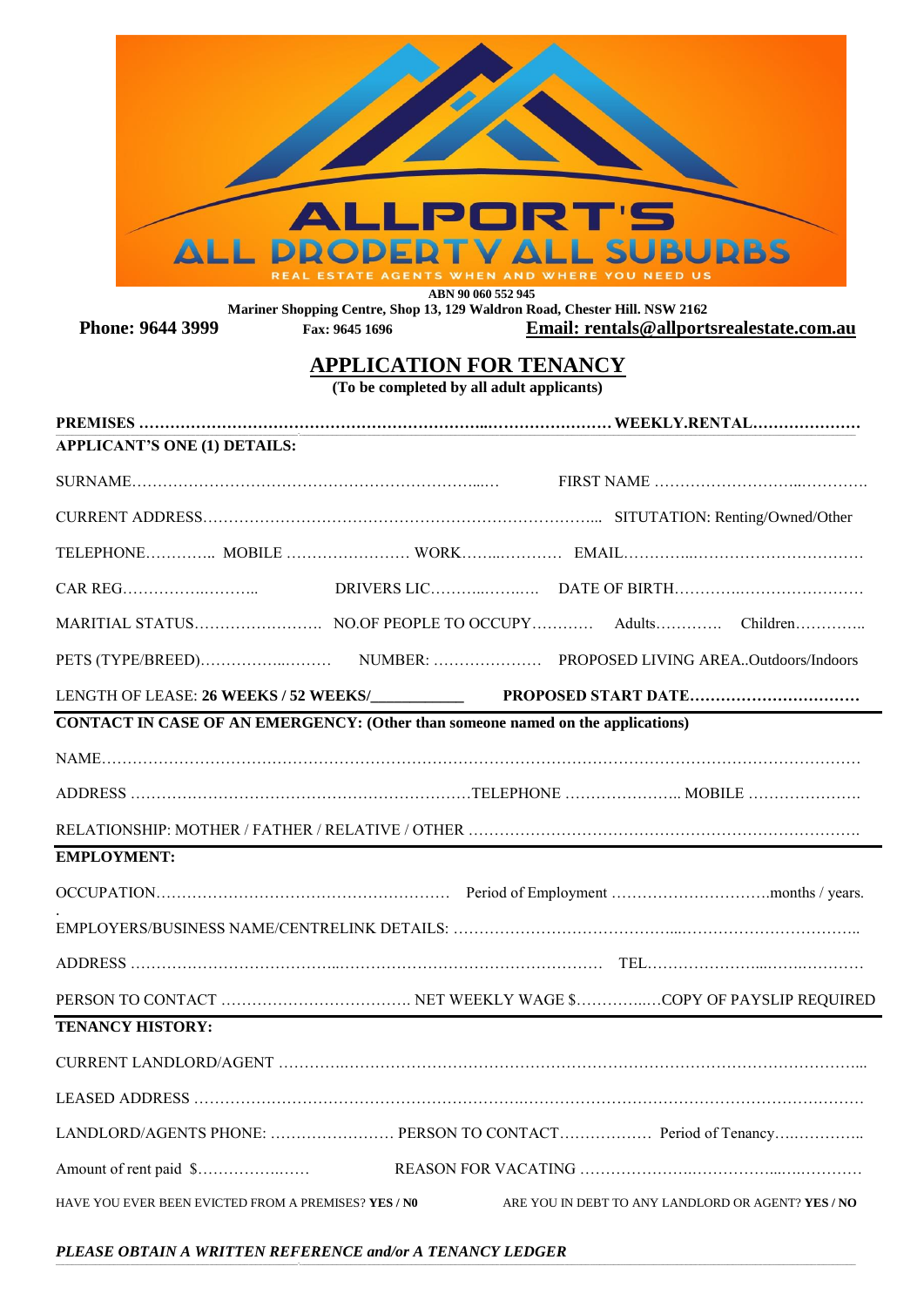#### **DECLARATION:**

I/We the applicant do solemnly and sincerely declare and affirm the information I /we have supplied is true and correct and the rental to be paid is within my/our means.

I/We authorise "**ALLPORTS ALL PROPERTY ALL SUBURBS"** to check with my/our employer, current & past landlord /agent as to my suitability as a tenant.

### SIGNATURE OF APPLICANT(S) ………………………………………………………………….…………………………….

**RESERVATION FEE:** Reservation Fee of \$ ………………. Period of Reservation: ……………..… days

- In consideration of the above reservation fee paid by the applicant(s) the landlords agent acknowledges that:
	- i) The premises will not be let during the above period, pending the making of a residential tenancy agreement: and
	- ii) If the landlord has not decided to enter into a residential agreement in the agreed terms for the residential premises concerned during that period, the whole fee will be refunded; and
	- iii) If the entering into of the residential tenancy agreement is conditional on the landlord carrying out repairs or other work and the landlord does not carry out the repairs or other work during the specified period, the whole fee will be refunded; and
	- iv) If the applicant(s) decide not to enter into such agreement, and the premises were not let or otherwise occupied during the period they were reserved, the landlord may retain so much of the reservation fee as is equal to the amount of rent that would have been paid during the period the premises were reserved (based on the proposed rent) but is required to refund the remainder (if any) of the fee; and
	- v) If a residential tenancy agreement is entered into, the fee is to be paid towards rent for the residential premises concerned.

**\_\_\_\_\_\_\_\_\_\_\_\_\_\_\_\_\_\_\_\_\_\_\_\_\_\_\_\_\_\_\_\_\_\_\_\_\_\_\_\_\_\_\_\_\_\_\_\_\_\_\_\_\_\_\_\_\_\_\_\_\_\_\_\_\_\_\_\_\_\_\_\_\_\_\_\_\_\_\_\_\_\_\_\_\_\_\_\_\_\_\_\_\_\_\_\_\_\_\_\_\_\_\_\_-\_\_\_\_\_\_\_\_\_\_\_\_\_\_\_\_\_\_\_\_\_\_\_\_\_\_\_\_\_\_\_\_\_\_\_\_\_\_\_\_\_\_\_\_\_\_\_\_\_\_\_\_\_\_\_\_\_\_\_\_\_\_\_\_\_\_\_\_\_\_\_\_\_\_\_\_\_\_\_\_\_\_\_\_\_\_\_\_\_\_\_\_\_\_\_\_\_\_\_\_\_\_\_\_\_\_\_\_\_\_\_\_\_\_\_\_\_\_\_\_\_\_\_\_\_\_\_\_\_\_\_\_\_\_\_\_\_\_\_\_\_\_\_\_\_\_\_\_\_\_\_\_\_\_\_\_\_\_\_\_\_\_\_\_\_\_\_\_\_\_\_\_\_\_\_\_\_\_\_\_\_\_\_\_\_\_\_\_\_\_\_\_\_\_\_\_\_\_\_\_\_\_\_\_\_\_\_\_\_\_\_\_\_\_\_\_\_\_\_\_\_\_\_\_\_\_\_\_\_\_\_\_\_\_\_\_\_\_\_**

### SIGNATURES: APPLICANTS: ………………………………………………………………… AGENT: …………………………………………

### **UTILITY CONNECTIONS**



**YourPorter is a FREE service connecting utilities and other services.**

If the Agent approves this application, YourPorter will be contacting you by phone, SMS, or email for the purposes of assisting you to connect your utilities within 24 hours of receiving this application for next business day connection.

| $\Box$ Electricity   | $\Box$ Gas            | $\Box$ Telephone        | $\Box$ Pay TV                            | $\Box$ Internet |
|----------------------|-----------------------|-------------------------|------------------------------------------|-----------------|
| $\Box$ Car Insurance | $\Box$ Life Insurance | $\Box$ Health Insurance | $\Box$ Home & Contents $\Box$ Home Loans |                 |

#### **DECLARATION AND ACCEPTANCE:**

I/We consent to the disclosure of this application form (including any personal information contained in this form) to YourPorter Pty Ltd (ABN 36 252 576 050) for the purpose of allowing YourPorter and its service providers to contact me for the connection of services as offered by YourPorter.

I/We acknowledge that if I/We do not provide my/our personal information, YourPorter will not be able to provide these services to me/us. YourPorter will ensure that my/our personal information is collected, used, held and disclosed in accordance with the requirements of the Privacy Act 1988 (Cth).

I/We acknowledge that YourPorter, and the Agent, may receive a benefit in relation to the connection of any of the services listed above. I/We consent to YourPorter contacting me by phone or SMS in relation to the connection of the services listed above. I/We acknowledge that this consent permits YourPorter to contact me even if the numbers listed on this application are listed on the Do Not Call Register. YourPorter will otherwise collect, hold, use and disclose personal information in accordance with their privacy policies, which are available at www.yourporter.com.au/general/privacy-policy/.YourPorter is a free service, but l/We acknowledge that standard connection fees may apply for services connected (in addition to the ongoing service fees).

I/We acknowledge that neither YourPorter nor the Agent accept any responsibility for any delay in or failure to arrange or provide for any connection of a service or for any loss, damage, cost or expense in connection with such delay or failure. By signing this application, I/We understand YourPorter is a value add product and that I/We are under no obligation to use YourPorter.

| <b>SIGNATURES:</b> |                   |
|--------------------|-------------------|
| <b>APPLICANTS:</b> | AGEN <sup>-</sup> |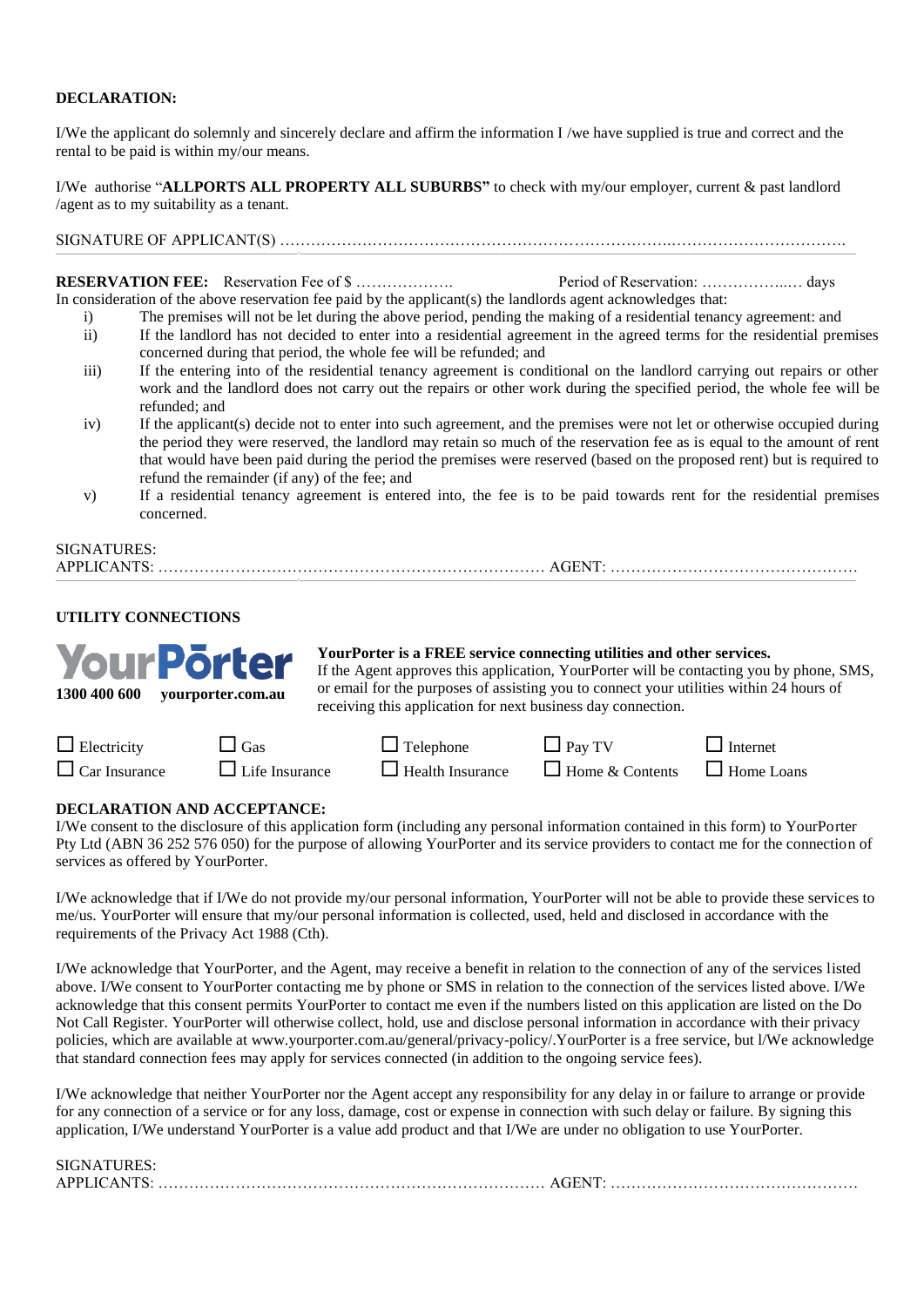

## **TENANT PRIVACY STATEMENT**

**Due to changes in the Privacy Laws, from December 21, 2001 all property managers must ensure that you fully understand the National Privacy Principles and the manner in which we must use your private information in order to carry out our role as professional property managers. Please take the time to read this Privacy Statement carefully, and once completed, return it to this office with your tenancy application.**

As professional property managers **ALLPORTS ALL PROPERTY ALL SUBURBS** collects personal information about you. To ascertain what personal information we have about you, you can contact us by:

| Telephone: | 9644 3999                                                             | Facsimile: | 9645 1696 |
|------------|-----------------------------------------------------------------------|------------|-----------|
| Email:     | rentals@allportsrealestate.com.au                                     |            |           |
| In person: | The Mariner Centre, Shop 13, 129 Waldron Road, Chester Hill. NSW 2162 |            |           |

### **PRIMARY PURPOSE**

As professional property managers, we collect your personal information to assess the risk in providing you with the lease / tenancy of the premises you have requested, and if the risk is considered acceptable, to provide you with the lease / tenancy of the premises.

To carry out this role, and during the term of your tenancy, we usually disclose your personal information to:

- The Landlord
- The Landlord's lawyers
- The Landlord's mortgagee \*Referees you have nominated
- Organisations / Trades people required to carry out maintenance to the premises
- Rental Bond Authorities
- Residential Tenancy Tribunals/Courts and databases including the National Tenancy Database (NTD)
- Collection Agents
- Other Real Estate Agents & Landlords

### **SECONDARY PURPOSES**

We also collect your personal information to:

Tick each box if you consent to the use and disclosure

| Enable us, or the Landlord's lawyers, to prepare the lease /                                                                                            | Signed by         |  |  |
|---------------------------------------------------------------------------------------------------------------------------------------------------------|-------------------|--|--|
| tenancy documents for the premises                                                                                                                      | the Applicant     |  |  |
| Allow organisations / trades people to contact you in relation to<br>maintenance matters relating to the premises                                       |                   |  |  |
| Pay/release rental bonds to/from Rental Bond Authorities (where<br>applicable)                                                                          | <b>Print Name</b> |  |  |
| Refer to Tribunals, Courts and Statutory Authorities (where<br>necessary)                                                                               |                   |  |  |
| Refer to Collection Agents / Lawyers (where default)<br>enforcement action is required)                                                                 | Date              |  |  |
| Provide confirmation details for organisations contacting us on<br>your behalf ie Banks, Utilities (Gas, Electricity, Water, Phone.),<br>Employers etc. |                   |  |  |